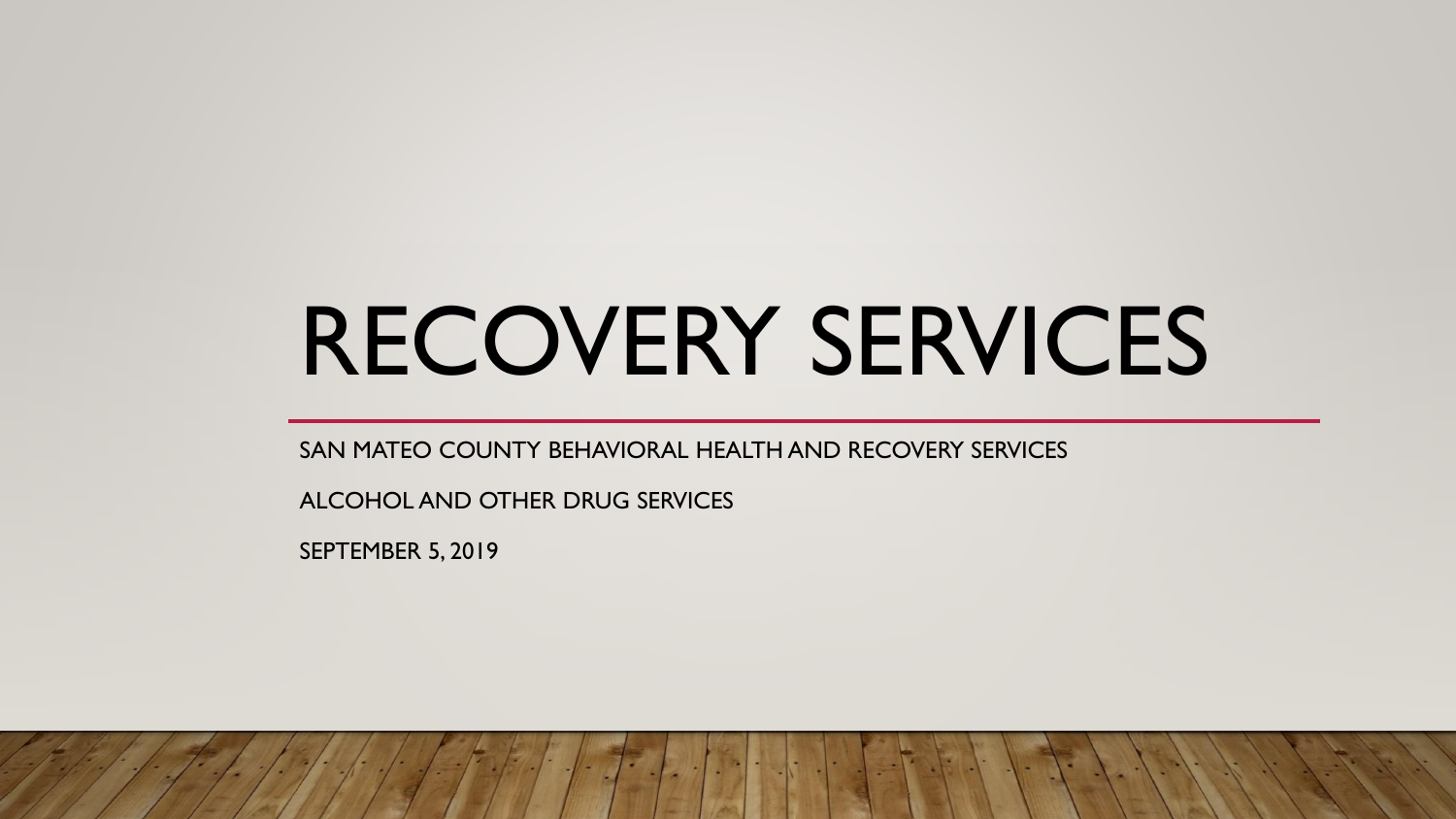## WHAT ARE RECOVERY SERVICES?

Per DHCS FAQ: "Recovery services are important to beneficiaries in the recovery and wellness process. As part of the assessment and treatment needs of Dimension 6, Recovery Environment of the ASAM Criteria, and during the transfer/transition planning process, beneficiaries will be linked to applicable recovery services. Treatment is designed to emphasize the beneficiary's central role in managing their health, promote the use of effective self-management support strategies, and provide internal and community resources to support ongoing self management."

Source: https://www.dhcs.ca.gov/provgovpart/Documents/DMC-ODS\_Waiver/DMC-ODS\_Recovery\_Services\_FAQ.pdf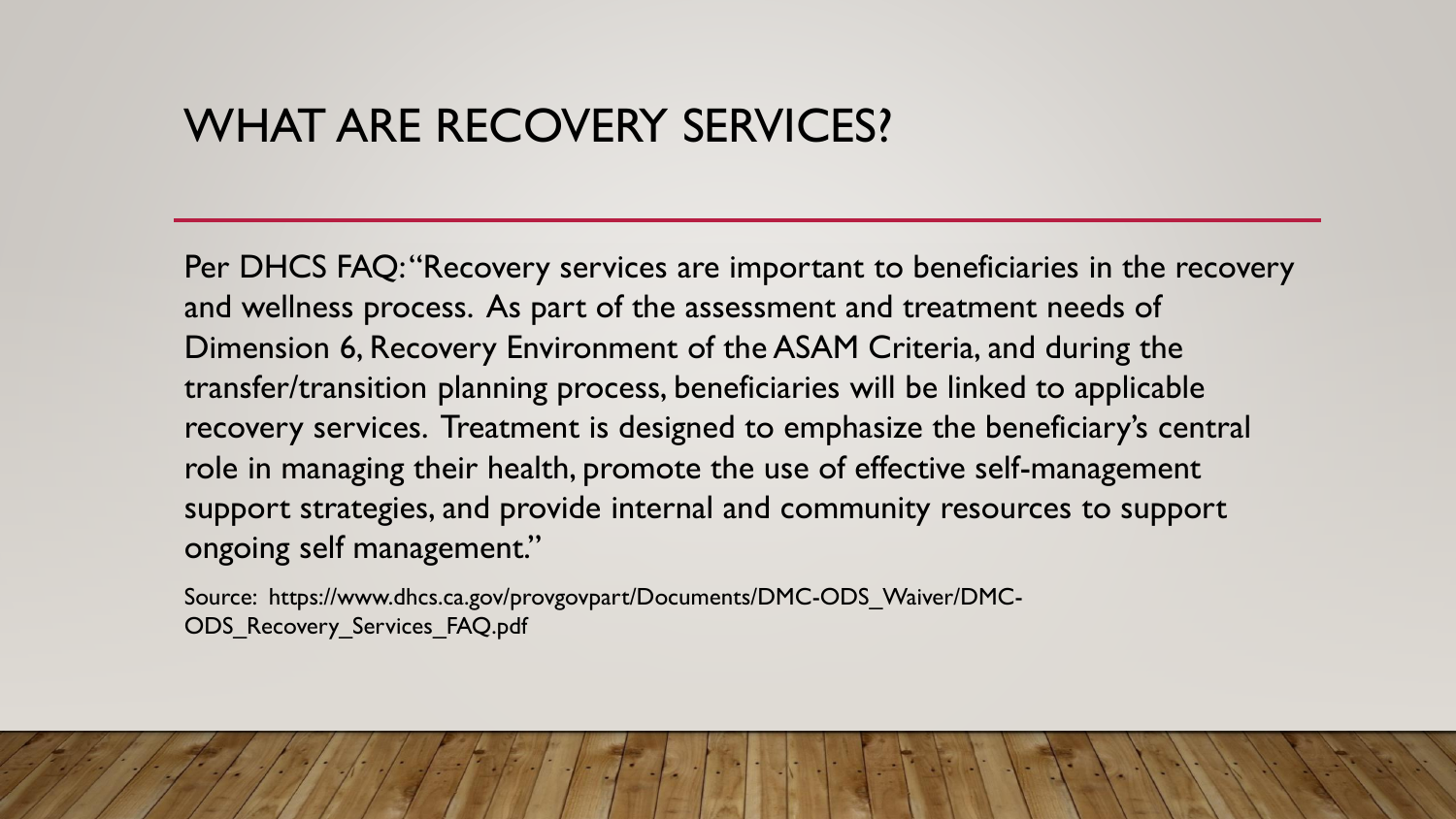## WHAT ARE RECOVERY SERVICES?

- Mix of Aftercare/Outpatient
- Can be provided by all programs and all levels of care
- Can be provided in-person, by telephone/telehealth or in the field
- Components:
	- Outpatient Counseling Sessions groups and individuals
	- Case Management: Recovery Monitoring, Substance Abuse Assistance, Support for Education and Job Skills, Family Support, Support Groups, Ancillary Services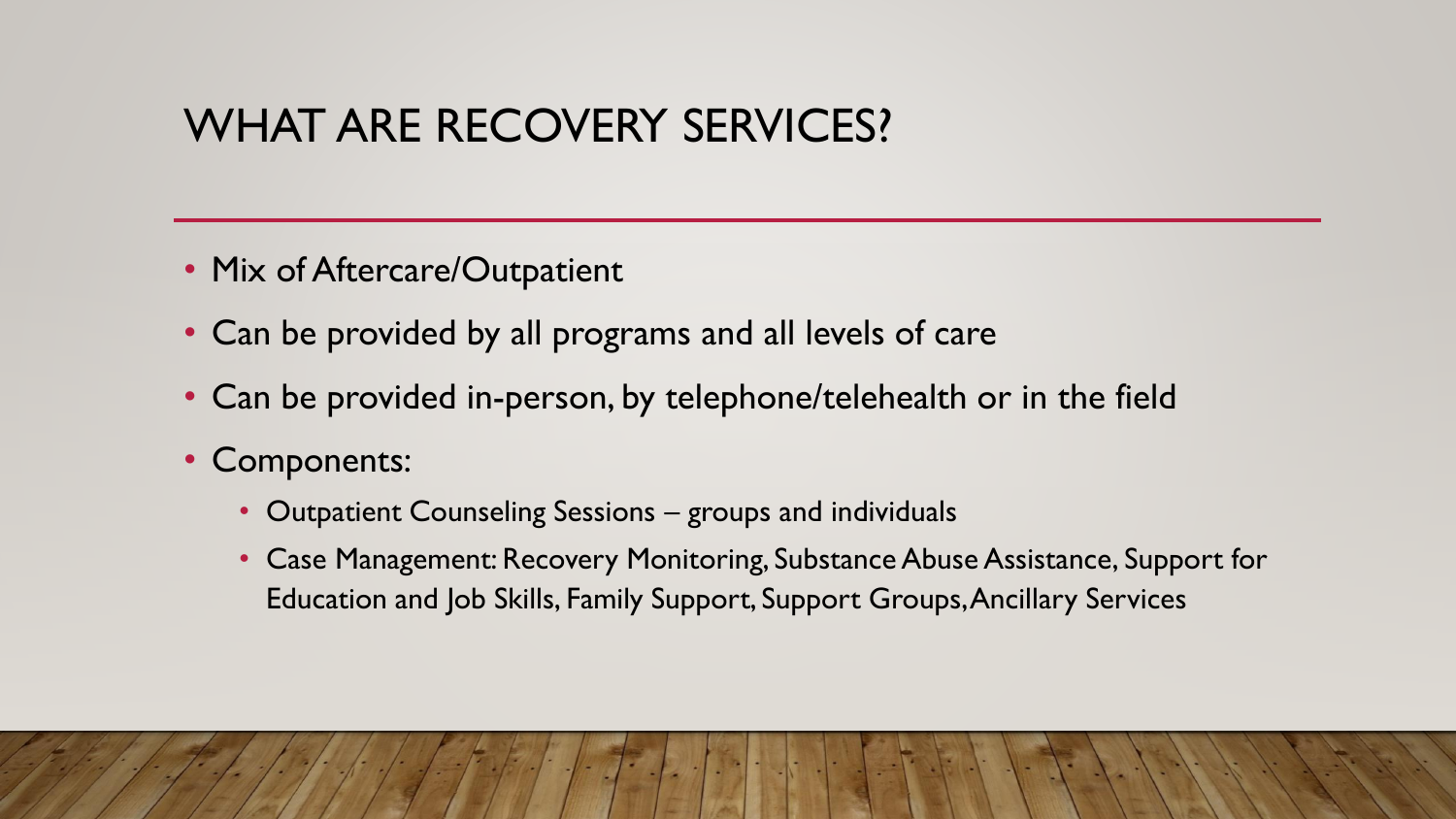# DOCUMENTATION REQUIREMENTS

- Open a Recovery Services episode in Avatar
	- No: CalOMS
	- Yes: Medical necessity/Diagnosis, County of Residence, ARF, Consents/ROI, Care Plan, Progress Notes, Case Management Notes, Discharge Summary, Referrals
	- Situational: ASAM Assessment
	- Billing: Process groups are subject to 2-12 client limit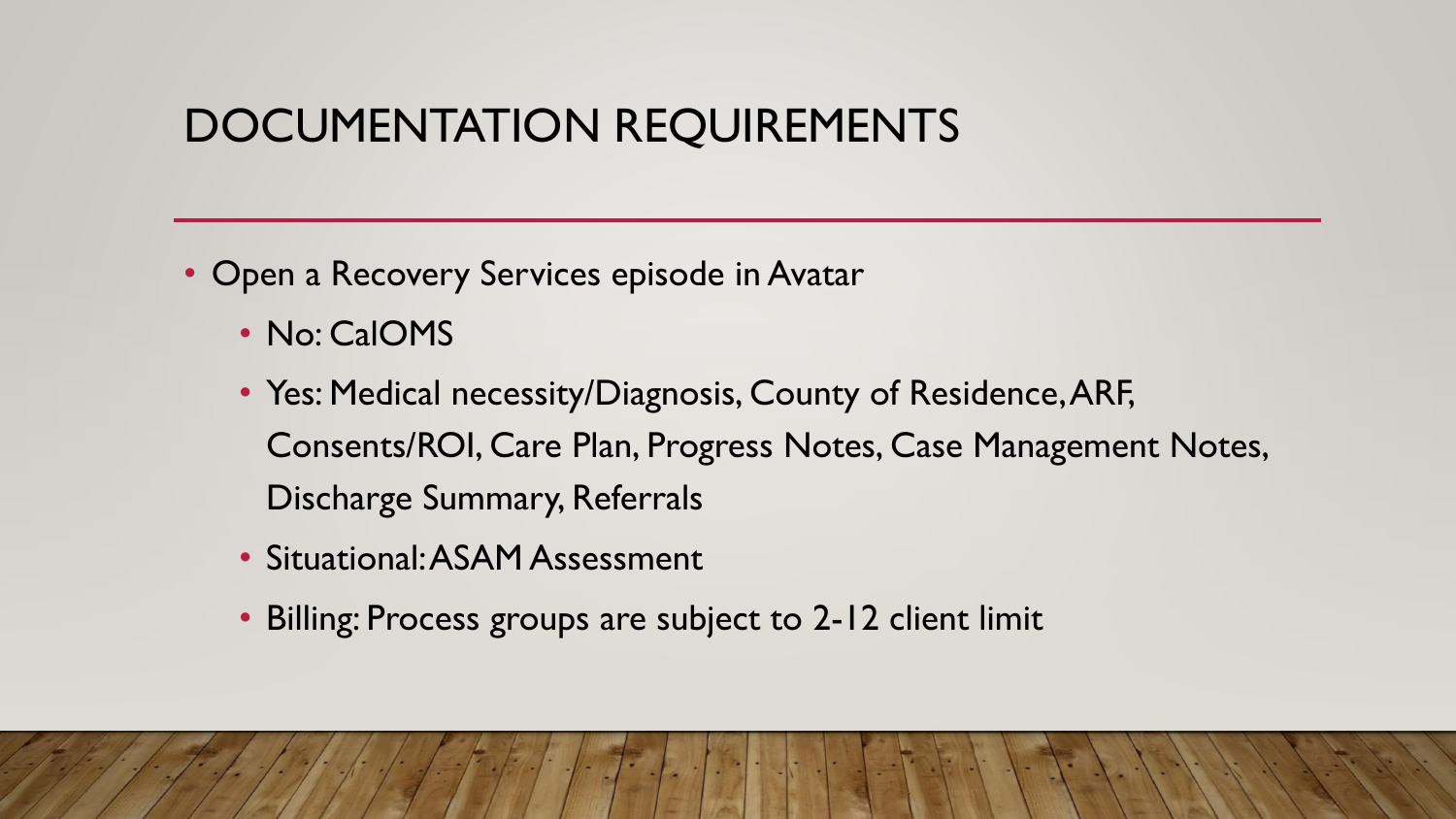## WHO CAN PROVIDE RECOVERY SERVICES?

- Yes: AOD Counselors, LPHAs, and registered counselors and associate LPHAs
- Not yet: Peer-to-peer services
	- County must submit a training plan to DHCS before peers can provide substance abuse assistance services
	- Program must make sure the peer is not on the OIG exclude or Medi-Cal suspended/ineligible lists.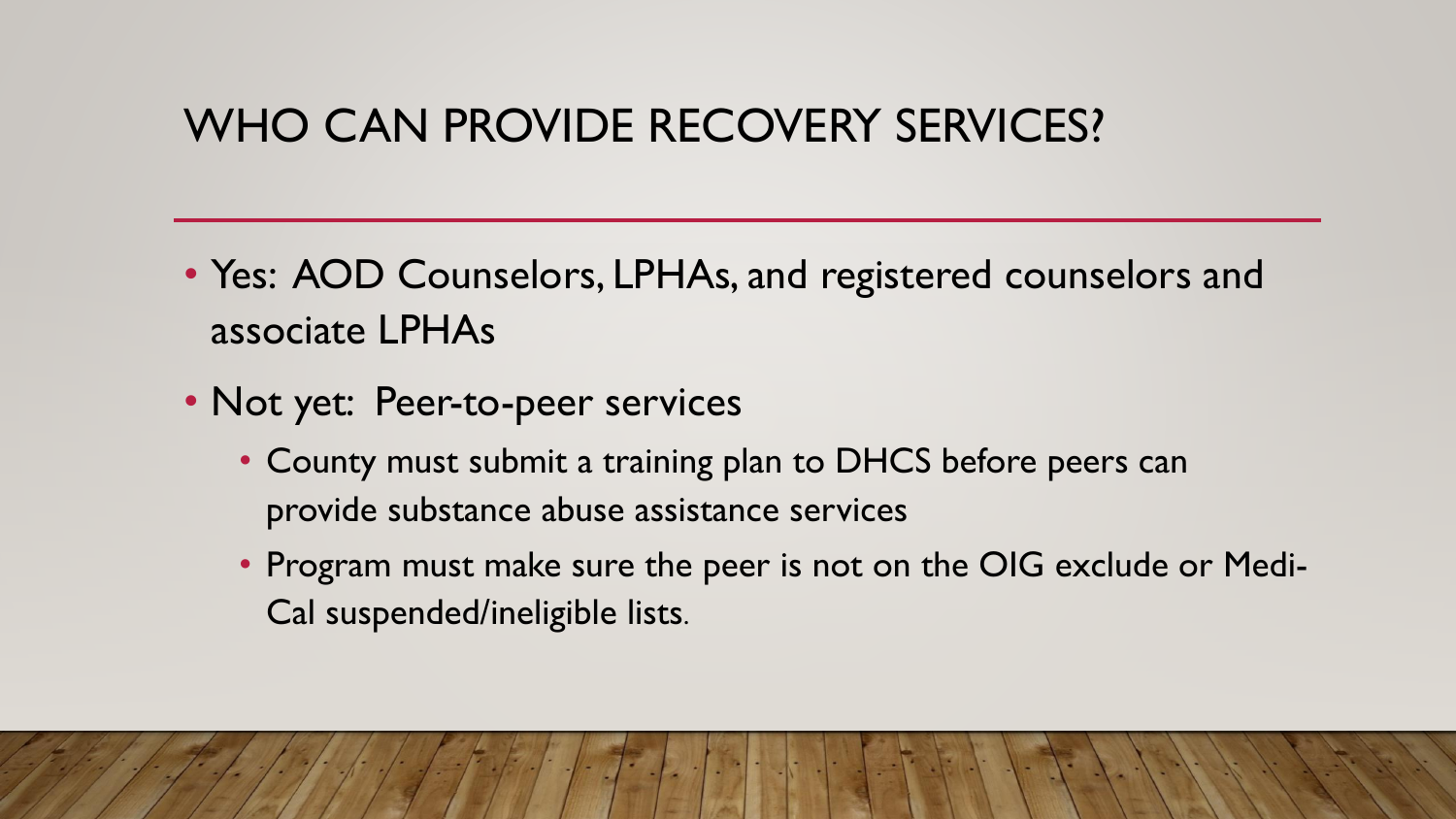## WHAT ABOUT MAT AND NRT?

- Clients admitted to a NRT program should receive counseling and other support services through the NRT program.
- Clients receiving MAT may be admitted to a Recovery Services program once they've completed a SUD treatment program. They may continue to receive medication support while in a Recovery Services program.